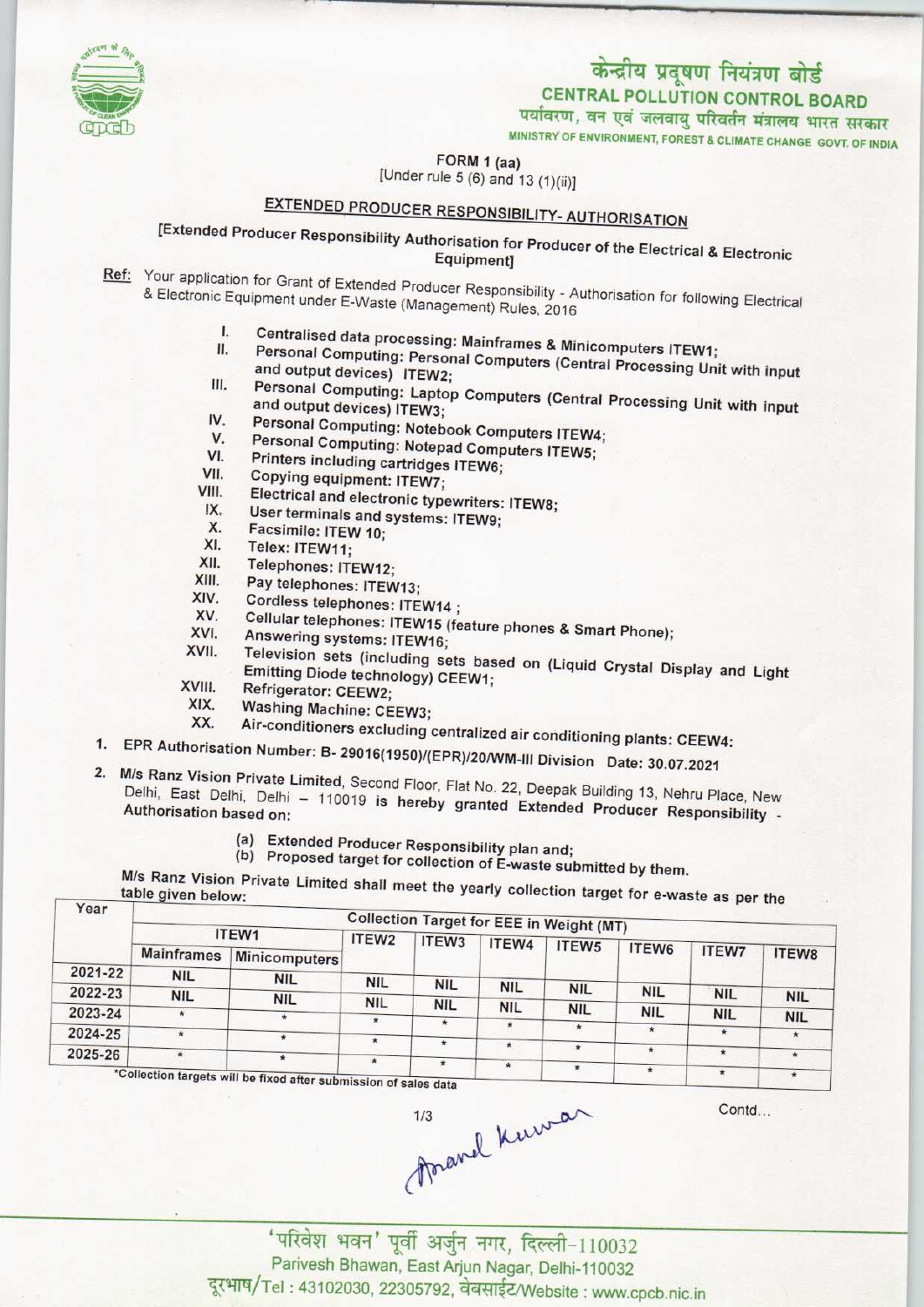

| Year    | <b>Collection Target for EEE in Weight (MT)</b> |               |            |            |            |            |                       |                     |  |
|---------|-------------------------------------------------|---------------|------------|------------|------------|------------|-----------------------|---------------------|--|
|         | <b>ITEW9</b>                                    | ITEW10        | ITEW11     | ITEW12     | ITEW13     | ITEW14     |                       | ITEW15              |  |
| 2021-22 | <b>NIL</b>                                      | <b>NIL</b>    | <b>NIL</b> |            |            |            | <b>Feature Phones</b> | <b>Smart Phones</b> |  |
| 2022-23 | <b>NIL</b>                                      |               |            | <b>NIL</b> | <b>NIL</b> | <b>NIL</b> | <b>NIL</b>            |                     |  |
| 2023-24 | $\star$                                         | <b>NIL</b>    | <b>NIL</b> | <b>NIL</b> | <b>NIL</b> | <b>NIL</b> |                       | <b>NIL</b>          |  |
|         |                                                 |               |            | $\star$    | $\star$    | $\star$    | <b>NIL</b>            | <b>NIL</b>          |  |
| 2024-25 | $\star$                                         | $\frac{1}{2}$ | ×.         | $\star$    |            |            | $\star$               | $\star$             |  |
| 2025-26 | $*$                                             | $\star$       |            |            | $\star$    | $\star$    | $\star$               |                     |  |
|         |                                                 |               | ٠          | $\star$    | $\star$    |            |                       | $\star$             |  |
|         |                                                 |               |            |            |            |            | $\pmb{\pi}$           | ₩                   |  |

| Year    | <b>Collection Target for EEE in Weight (MT)</b> |                                                                  |                   |            |            |  |  |
|---------|-------------------------------------------------|------------------------------------------------------------------|-------------------|------------|------------|--|--|
|         | ITEW16                                          | CEEW1                                                            | CEEW <sub>2</sub> | CEEW3      |            |  |  |
| 2021-22 | <b>NIL</b>                                      | <b>NIL</b>                                                       | <b>NIL</b>        |            | CEEW4      |  |  |
| 2022-23 | <b>NIL</b>                                      | <b>NIL</b>                                                       |                   | <b>NIL</b> | <b>NIL</b> |  |  |
| 2023-24 | $\star$                                         |                                                                  | <b>NIL</b>        | <b>NIL</b> | <b>NIL</b> |  |  |
| 2024-25 | $\star$                                         |                                                                  | *                 |            | $\star$    |  |  |
|         |                                                 |                                                                  | $\star$           |            |            |  |  |
| 2025-26 | $\frac{1}{2}$                                   | *Collection targets will be fixed after submission of soles data | $\star$           | $\star$    | *          |  |  |

- 3. The Authorisation shall be valid for a period of  $f_{\text{max}}$  (5) conditions:
	- i. You shall strictly follow the approved Extended Producer Responsibility plan, a copy of which is which is which is which is a copy of which is a copy of which is which is a copy of which is a copy of which is a copy of enclosed herewith as Enclosure-I; ii. You shall ensure that collection mechanism or collection Centres are set up or designated as periodicity or designation or designation  $\alpha$
	- the details given in the Extended Producer Pesponsibility and are set up or designated as per the details given in the Extended Producer Responsibility plan and that shall be completed<br>before the proposed dates if any in the EPR Plan (list of collection Centres and the toll free<br>numbers for reverse logistics enclos before the proposed dates if any in the EPR Plan (list of collection Centres and the toll free iii. You shall ensure that all the collected e-waste is channelized to your dismantler collected to your disman<br>iii. You shall ensure that all the collected e-waste is a channel of the collected o-waste in the collected o-
	- Horizon Recycling Pvt. Ltd. Khasra No. 35, Vill Kumark, Green Land Vour dismantler/recycler M/s Horizon Recycling Pvt. Ltd. Khasra No 35, Vill Kumarhera, Green Land Industrial Complex, 7km, Dehradun Road, Saharanpur-247001 U. P. and record shall be maintained at dismantler/recycler iv. You shall maintain records, in Form-2 of these Rules, of these Rules, of these Rules, or e-waste and maintenacycles
	- available for scrutiny by Central Pollution Control Board v. You shall file annual returns in Form-3 to the Central Pollution Control Board.
	- day of June following the financial year to which that and Dollution Co day of June following the financial year to which that returns relates.<br>vi. General Terms & Conditions of the Authorisation:

- Existed Terms & Conditions of the Authorisation:<br>a. The authorisation shall comply with provisions of the Environment (Protection) Act, 1986<br>and the E-waste (Management) Rules 2016 made there understanding (Protection) Act a. The authorisation shall comply with provisions of the Environment (Protection) Act, 1986<br>and the E-waste (Management) Rules, 2016 made there under;<br>b. The authorisation or its renewal shall be produced for inspection at
- External control Solution Control Board;<br>C. Any change in the approved Extended Producer Responsibility plan should be informed to<br>Central Pollution Control Board within 15 days on which decision should be informed to
- Central Pollution Control Board within 15 days on which decision shall be communicated by<br>Central Pollution Control Board within sixty days:

 $2/3$ 

Travel Kumar

**Contd**